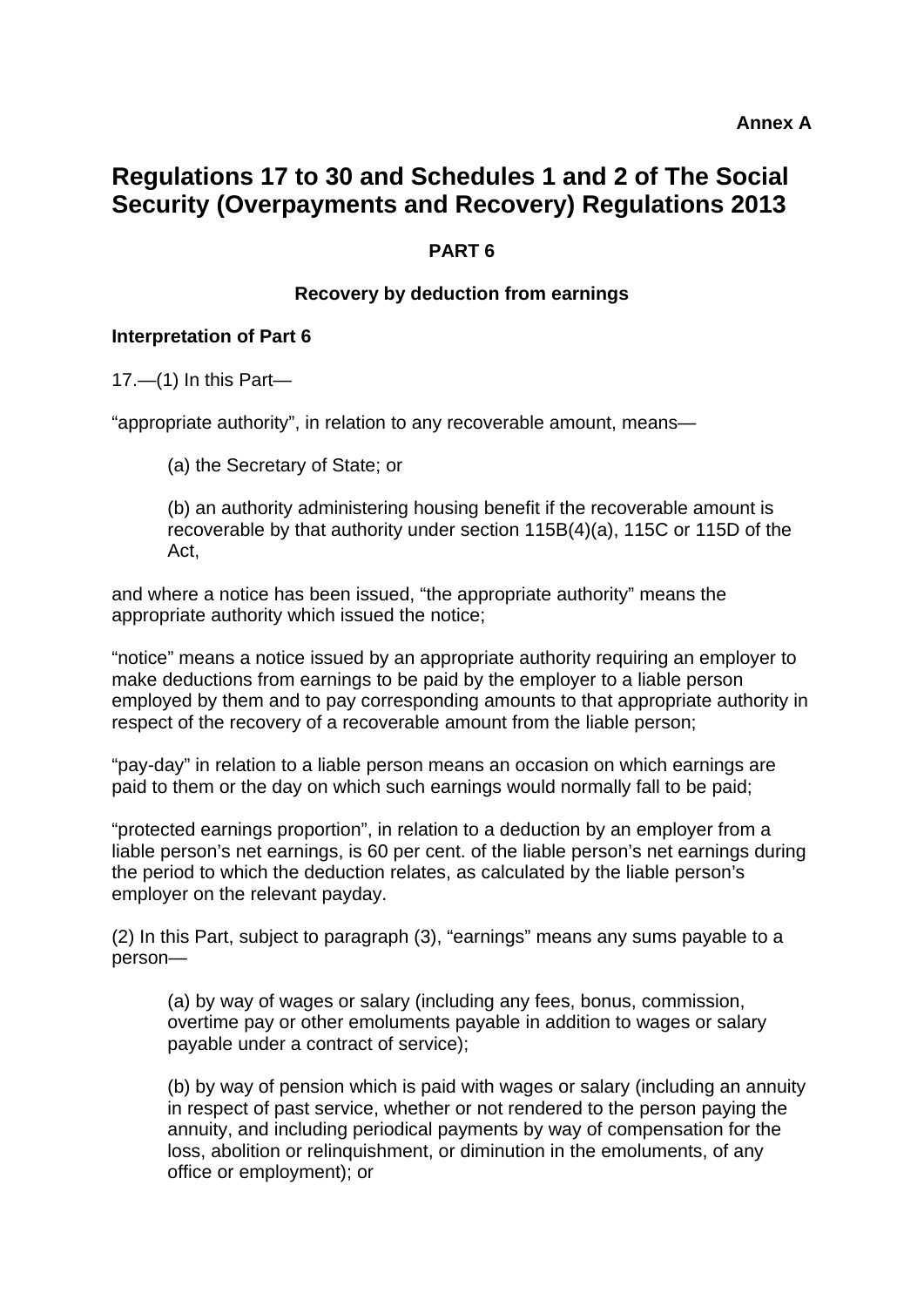- (c) by way of statutory sick pay.
- (3) "Earnings" does not include—

(a) sums payable by any public department of the Government of Northern Ireland or of a territory outside the United Kingdom;

(b) pay or allowances payable to the liable person as a member of Her Majesty's forces other than pay or allowances payable by their employer to them as a special member of a reserve force (within the meaning of the Reserve Forces Act 1996(a));

(c) other pensions, allowances or benefit payable under any enactment relating to social security;

(d) pension or allowances payable in respect of disablement or disability;

(e) guaranteed minimum pension within the meaning of the Pension Schemes Act 1993

(f) working tax credit payable under section 10 of the Tax Credits Act 2002(c);

(g) sums paid to reimburse expenses wholly and necessarily incurred in the course of the employment.

(4) "Net earnings" means the residue of earnings after deduction of—

(a) income tax;

(b) primary Class I contributions under Part 1 of the Social Security Contributions and Benefits Act 1992(d);

(c) amounts deductible by way of contributions to a superannuation scheme which provides for the payment of annuities or lump sums—

(i) to the employee on retirement at a specified age or on becoming incapacitated at some earlier age; or

(ii) on the employee's death or otherwise, to their personal representative, widow, surviving civil partner, relatives or dependants.

(5) Where these Regulations refer to a notice or notification being given or sent, if sent by post to the last known address of the recipient, it is to be treated as having been given or sent on the day on which it is posted.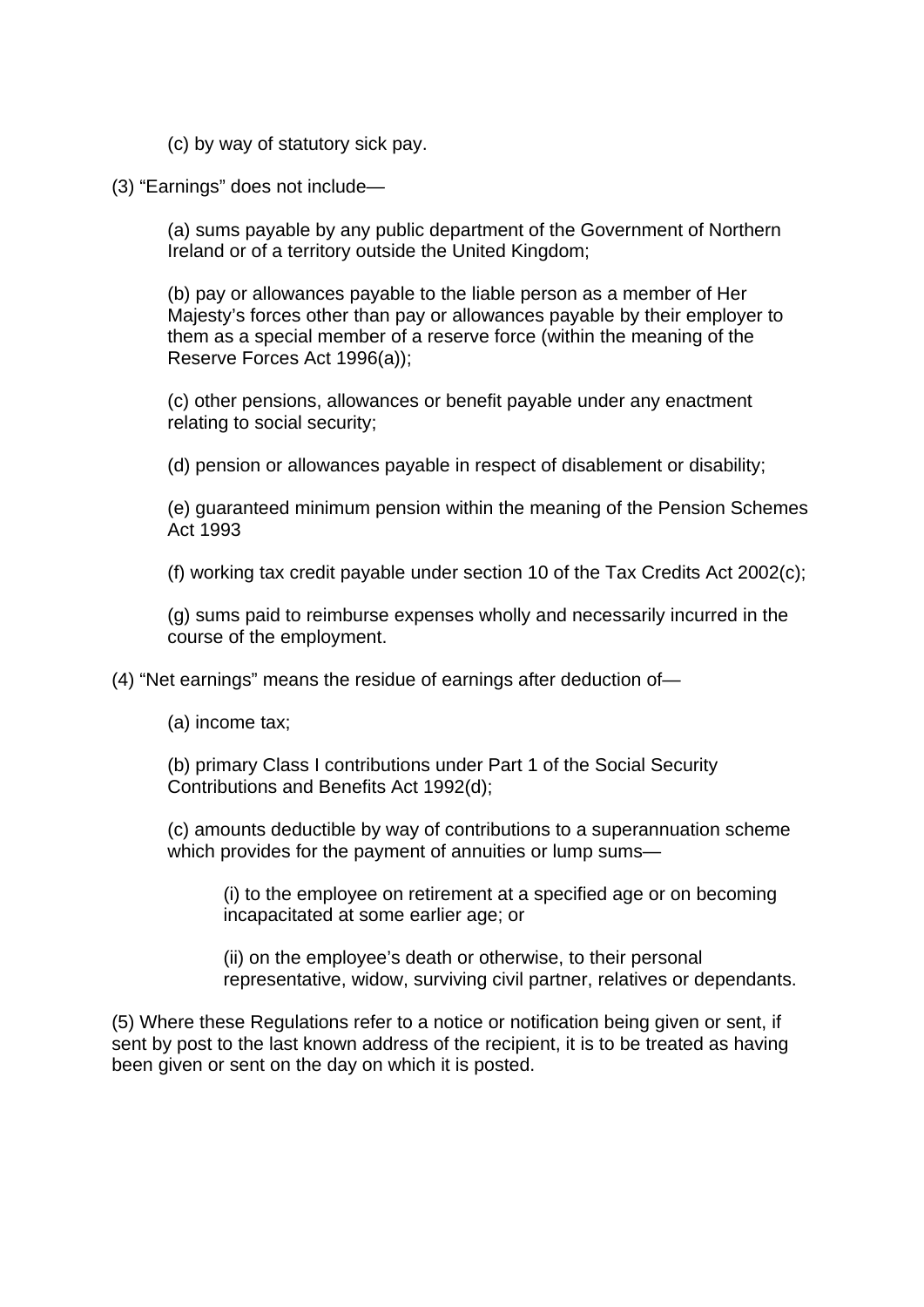# **Exemption from this Part**

18. This Part does not impose any obligation on an employer who is carrying on a business which is—

(a) a new business; or

(b) an existing micro-business during the exemption period, and Schedule 1 has effect for the purpose of this regulation.

#### **Notices**

19.—(1) A notice must be given or sent to—

(a) the liable person; and

(b) any employer of the liable person who is to make deductions from the liable person's earnings in accordance with the notice.

(2) A notice must specify—

(a) the full name and address of the liable person;

(b) the name of the employer at whom the notice is directed;

(c) where known, the liable person's place of work, the nature of their work and any staff number, pay roll number or similar identifying number;

(d) the liable person's national insurance number;

(e) the rate at which deductions are be made in accordance with regulation 20(3)(a) or as the case may be, (b) or, if applicable, the deduction to be made in accordance with regulation 20(3)(c);

(f) the protected earnings proportion;

(g) the address to which amounts deducted from earnings are to be sent if paid by cheque; and

(h) details of the account into which such amounts are to be transferred if paid by direct credit transfer.

(3) The notice has effect from the next pay-day which falls a minimum of 22 days after the day on which it is given or sent.

(4) References in paragraphs (1) to (3) to a notice include references to a notice as varied in accordance with regulation 25(1).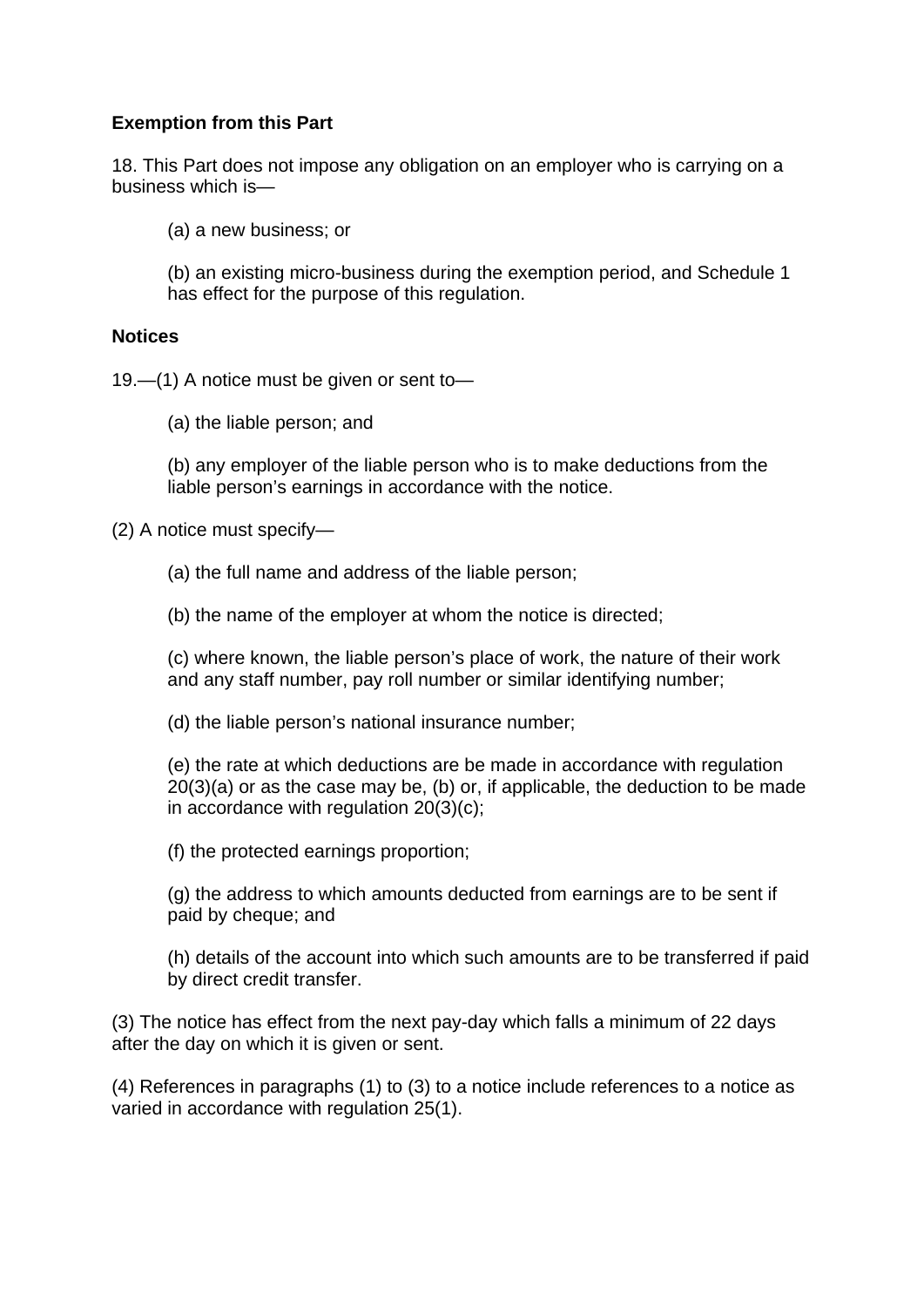# **Amount to be deducted by employer**

20.—(1) This regulation applies where an employer has received from an appropriate authority a notice in respect of a liable person in their employment.

(2) Subject to the following provisions of this regulation, the employer must, each pay-day, make a deduction in accordance with paragraph (3) from the net earnings which it would otherwise pay to the liable person on that pay-day.

(3) The amount to be deducted is—

(a) where the liable person's earnings are payable weekly, the percentage of their earnings specified in column 2 of Table A in Schedule 2 opposite the band in column 1 of that Table within which their net earnings payable on their pay-day fall;

(b) where the liable person's earnings are payable monthly, the percentage of their earnings specified in column 2 of Table B in that Schedule opposite the band in column 1 of that Table within which their net earnings payable on their pay-day fall; or

(c) a lower amount calculated in the manner specified by the appropriate authority in the notice.

(4) Where any amount calculated under paragraph (3) includes a fraction of a penny, it is to be rounded to the nearest whole penny with a result of exactly half a penny being rounded down to the nearest whole penny below.

(5) The employer must continue to make deductions in accordance with paragraph (3) unless and until they are notified by the appropriate authority that the notice—

- (a) has been varied in accordance with regulation 25;
- (b) has been discharged under regulation 26; or
- (c) has lapsed under regulation 27.

(6) Where, on any pay-day ("the relevant pay-day"), the employer fails to deduct an amount under paragraph (3) or deducts an amount less than the amount specified in that paragraph, the employer must, on the next available pay-day or pay-days, first deduct the amount required to be deducted under paragraph (3) for that pay-day and then the difference between the amount, if any, which was deducted on the relevant pay-day and the amount which should have been deducted on that pay-day.

(7) Where a deduction made in accordance with paragraph (3) or (6) would reduce the amount paid to the liable person below the protected earnings proportion, the employer must deduct only such amount as will result in the employer paying the liable person an amount equal to the protected earnings proportion.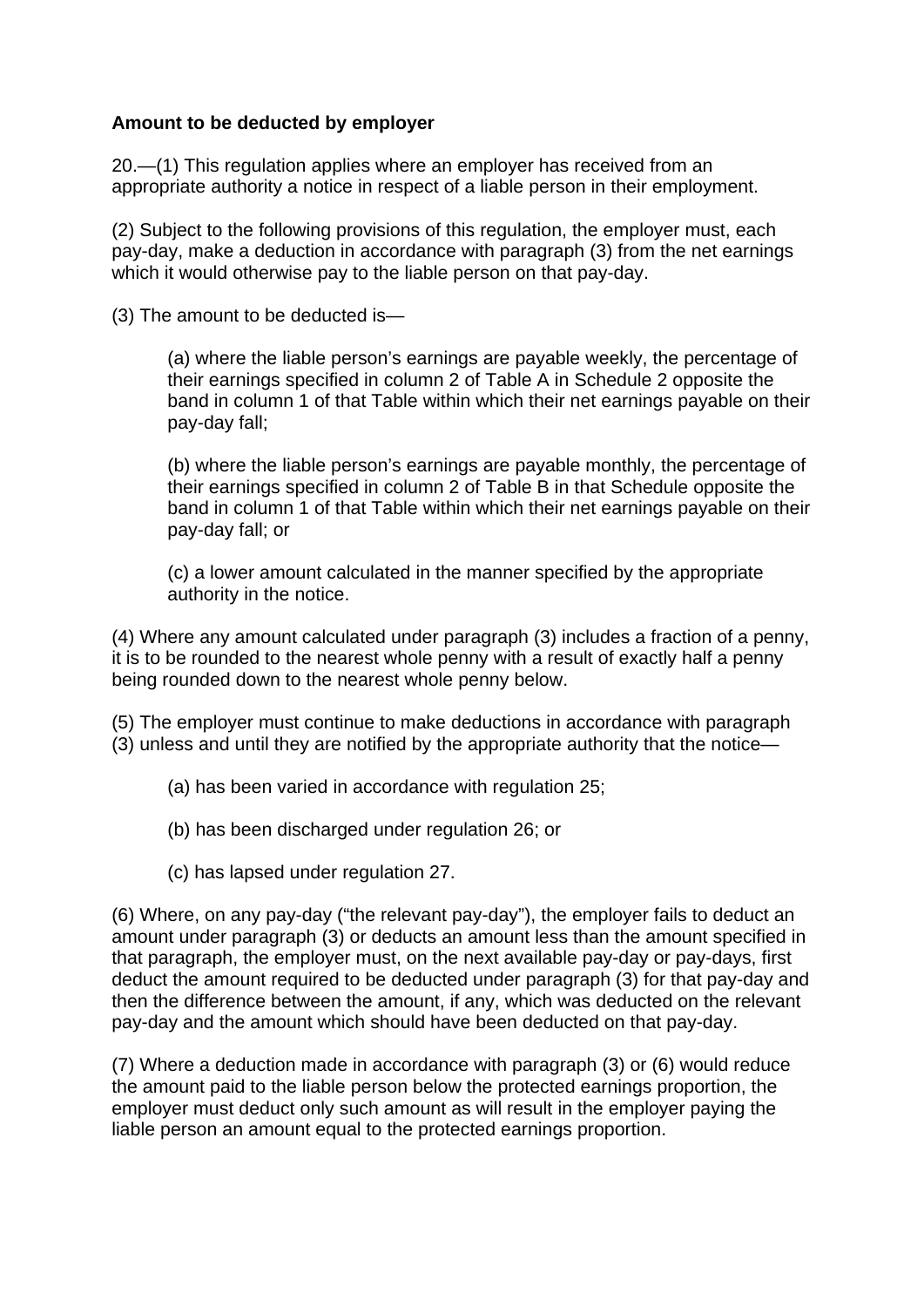(8) Where, on any pay-day ("the relevant pay-day"), the employer deducts more than the amount required to be deducted under paragraph (3), the employer must, on the next available pay-day or pay-days, deduct only the amount required to be deducted under paragraph (3) less the difference between the amount which was deducted on the relevant pay-day and the amount which should have been deducted on that payday.

(9) Where, on any pay-day, an employer makes a deduction from the earnings of a liable person in accordance with the notice, they may also deduct an additional amount not exceeding £1 in respect of their administrative costs and such deduction for administrative costs may reduce the amount which the employer pays to the liable person on that payday below the protected earnings proportion.

# **Employer to notify liable person of deduction**

21.—(1) An employer making a deduction from earnings for the purposes of these Regulations must notify the liable person in writing of—

- (a) the amount of the deduction including any amount deducted for administrative costs under regulation 20(9); and
- (b) how that amount was calculated.

(2) Such notification must be given or sent not later than the pay-day on which the deduction is made or, where that is impracticable, not later than the following payday.

# **Payment by employer to the appropriate authority**

22.—(1) Amounts deducted by an employer pursuant to regulation 20 (other than any administrative costs deducted under paragraph (9) of that regulation) must be paid by the employer to the appropriate authority by the 19th day of the month following the month in which the deduction is made.

(2) Such payment may be made—

- (a) by cheque;
- (b) by direct credit transfer; or
- (c) by such other method as the appropriate authority may permit.

(3) The employer must keep a record of every amount paid to an appropriate authority pursuant to paragraph (1) and of the employee in respect of whom each such amount was paid.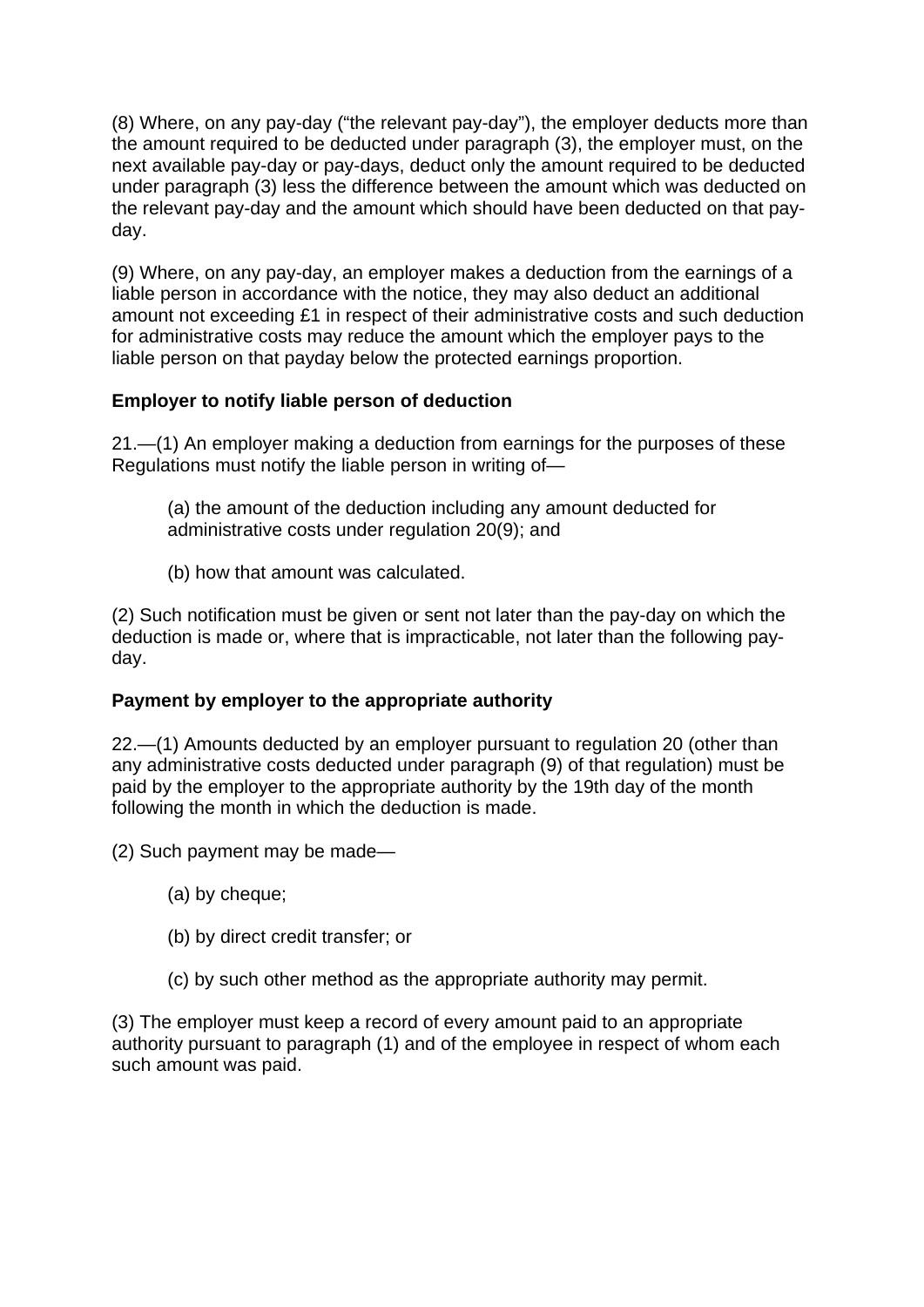# **Information to be provided by the liable person**

23.—(1) A liable person who has been given or sent a notice in accordance with regulation 19(1)(a) must notify the appropriate authority in writing within 7 days of each occasion on which—

(a) they leave the employment of an employer named in a notice issued by the appropriate authority in respect of them; or

(b) they become employed or re-employed.

(2) A notification under paragraph (1)(b) must include the following details—

(a) the name and address of their employer or employers if more than one;

(b) the amount of their earnings or expected earnings; and

(c) their place of work, nature of their work and any staff number, pay roll number or similar identifying number.

# **Duty of employers and others to notify appropriate authority**

24.—(1) In this regulation, "P" means the liable person.

(2) Where a notice is given or sent to a person who is believed to be an employer of P but P is not in that person's employment, that person must notify the appropriate authority of that fact in writing, at the address specified in the notice, within 10 days after the day on which the notice is given or sent.

(3) In paragraphs (4) and (5), "E" means an employer of P.

(4) Where a notice is given or sent to E but E believes that there is no obligation on them under this Part by virtue of regulation 18 and Schedule 1, E must notify the appropriate authority of that fact in writing, at the address specified in the notice, within 10 days after the day on which the notice is given or sent.

(5) Where E is required to make deductions under a notice and P ceases to be in their employment, E must notify the appropriate authority of that fact in writing, at the address specified in the notice, within 10 days after the day on which P ceased to be in their employment.

### **Power to vary notices**

25.—(1) The appropriate authority may vary a notice so as to—

(a) decrease any amount to be deducted under regulation 20; or

(b) with the agreement of the liable person, increase any such amount but only to the extent that such deductions will result in the employer paying the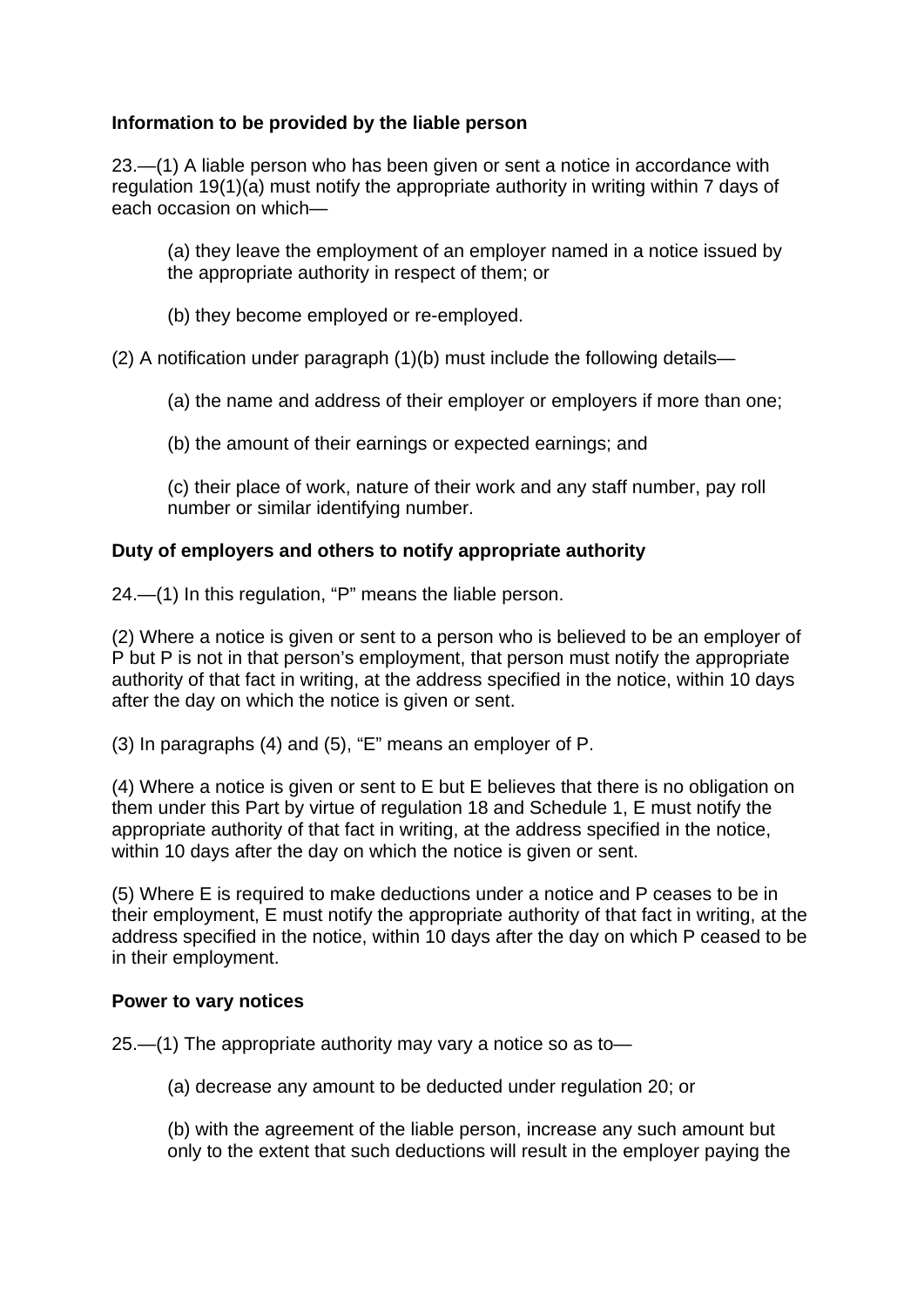liable person an amount more than, or equal to, the protected earnings proportion.

(2) Where a notice has been varied and a copy of the notice as varied has been given or sent in accordance with regulation 19(1) and (4), any employer who is liable to make deductions under the notice must comply with the notice as varied from the day it takes effect by virtue of regulation 19(3).

# **Discharge of notices**

26.—(1) The appropriate authority must discharge a notice where the recoverable amount is no longer outstanding.

(2) The appropriate authority may discharge a notice where—

(a) it appears to them to be defective;

(b) it appears to them that it is ineffective or that some other method of recovering the recoverable amount would be more effective; or

(c) the liable person agrees with the appropriate authority to pay the recoverable amount by another method.

(3) A notice may be considered to be defective for the purpose of paragraph (2)(a) where it does not comply with the requirements of regulation 19(2) and such failure to comply has made it impracticable for an employer to comply with their obligations under these Regulations.

(4) Notification of the discharge of the notice under paragraph (1) or (2) must be given or sent to the liable person and the employer from whom deductions from the liable person's earnings were being made.

(5) Where a notice is discharged by virtue of paragraph (2)(b) or (c), regulation 22 nevertheless applies in respect of any deductions made in respect of the employment but not yet paid to the appropriate authority.

# **Lapse of notices**

27.—(1) Where a liable person in respect of whom deductions are being made in accordance with a notice ceases to be in the employment of an employer, subject to paragraph (2), the notice is to lapse immediately after the pay-day coinciding with, or, if none, the pay-day following, the termination of the employment.

(2) Where a notice lapses by virtue of paragraph (1), regulation 22 nevertheless applies in respect of any deductions made or to be made in respect of the employment but not yet paid to the appropriate authority.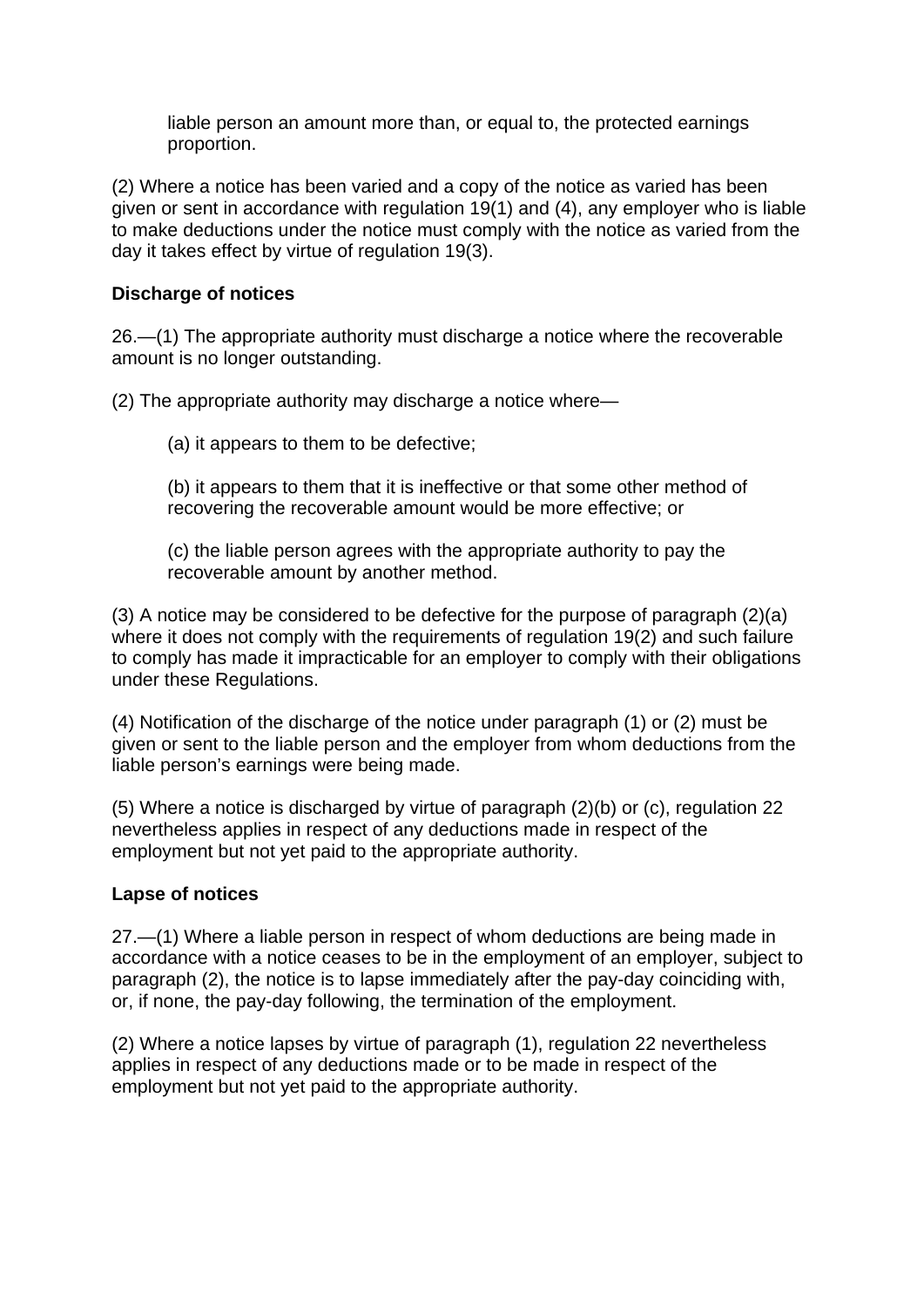### **Crown employment**

28. Where a liable person is in the employment of the Crown and a notice is to be sent in respect of that person, then for the purposes of these Regulations—

(a) the chief officer for the time being of the Department, office or other body in which the liable person is employed is to be treated as having the liable person in their employment (any transfer of the liable person from one Department, office or body to another being treated as a change of employment); and

(b) any earnings paid by the Crown or a minister of the Crown, or out of the public revenue of the United Kingdom, is to be treated as paid by that chief officer.

**Priority as between notices and orders requiring deduction from earnings**  29.—(1)In this regulation—

"child support order" means a deduction from earnings order under Part 3 of the Child Support (Collection and Enforcement) Regulations 1992(a);

"other deduction order" means an order, other than a child support order, under any other enactment relating to England and Wales which requires deduction from a person's earnings.

(2) Paragraphs (3) to (10) have effect subject to paragraph (11).

(3) Paragraph (4) applies where an employer would otherwise be obliged, on any payday, to make deductions from the earnings which it would otherwise pay to the liable person on that payday under two or more notices.

(4) Where this paragraph applies, the employer must make deductions under the notices according to the respective dates on which they were made, disregarding any later notice until deductions have been made under the earlier one.

(5) Paragraph (6) applies where an employer would otherwise be obliged, on any payday, to make deductions from the earnings which it would otherwise pay to the liable person on that payday, under one or more notices and one or more child support orders.

(6) Where this paragraph applies, the employer must first make deductions under the child support order or orders and then make deductions under the notice or notices.

(7) In England and Wales, paragraph (8) applies where an employer would otherwise be obliged, on any pay-day, to make deductions from the earnings which it would otherwise pay to the liable person on that pay-day, under one or more notices and one or more other deduction orders.

(8) Where this paragraph applies, the employer must—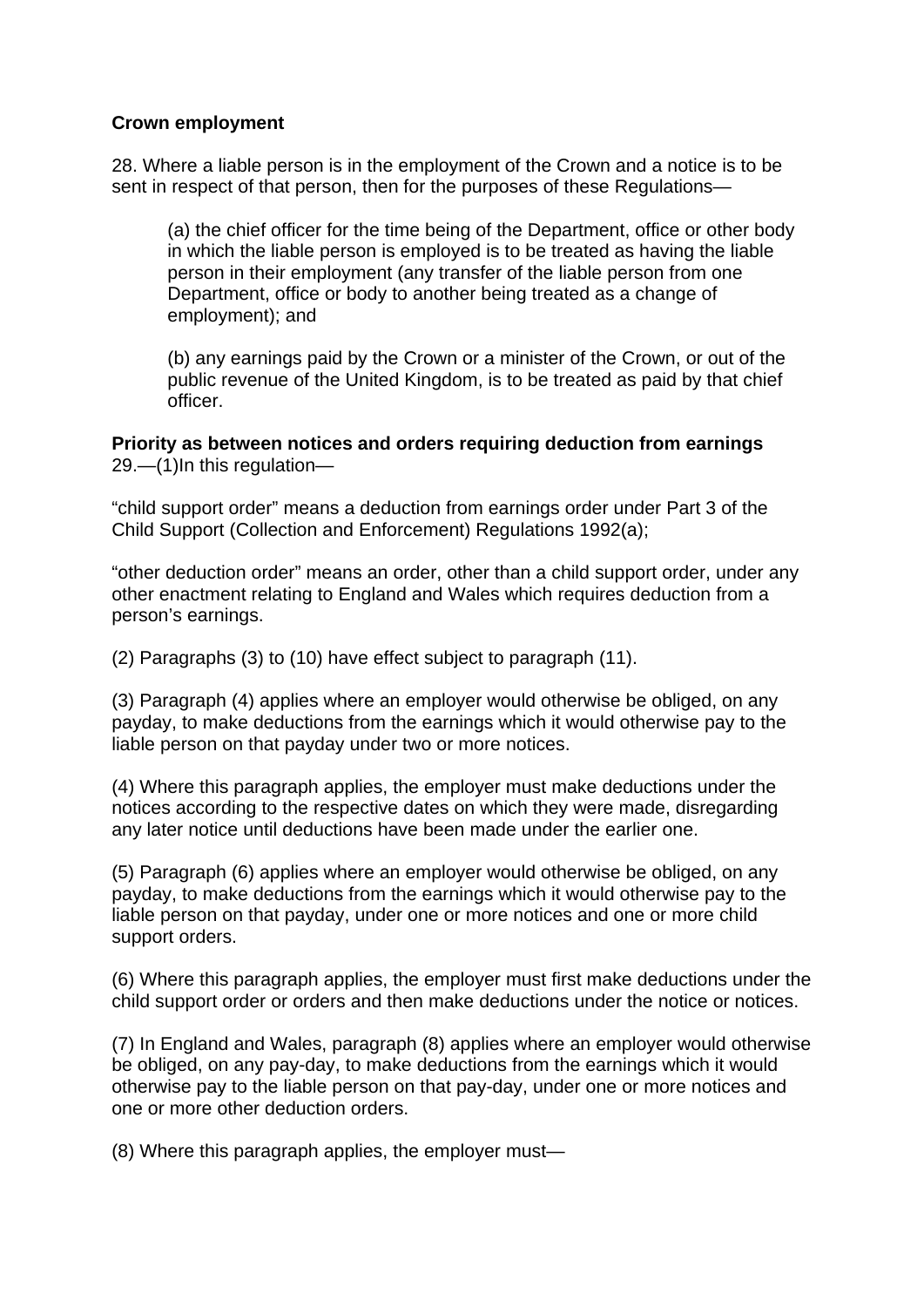(a) in a case where there is at least one other deduction order in effect on the first payday in respect of which deductions would otherwise be made under the notice, first make deductions under the other deduction order or orders and then under any notice or notices;

(b) in any other case, make deductions under the other deduction order and the notices according to the respective dates on which they were made, disregarding any later notice or order until deductions have been made under the earlier one.

(9) In Scotland, paragraph (10) applies where an employer would otherwise be obliged, on any pay-day, to make deductions from the earnings which it would otherwise pay to the liable person on that pay-day, under one or more notices and one or more diligences against earnings.

(10) Where this paragraph applies, the employer must—

(a) in a case where there is a diligence against earnings in effect on the first pay-day in respect of which deductions would otherwise be made under the notice, first make deductions under any diligence against earnings and then under any notice;

(b) in any other case, make deductions under any notice and then under any diligence against earnings

(11) An employer may only make deductions under paragraph (4), (6), (8) or (10) up to the extent that such deductions will result in the employer paying the liable person an amount equal to or greater than the protected earnings proportion.

### **Offences**

30. A person who fails to comply with any of the following provisions of this Part is guilty of an offence punishable on summary conviction by a fine not exceeding level 3 on the standard scale—

- (a) regulation 20(2);
- (b) regulation 22(1);
- (c) regulation 22(3);
- (d) regulation 23.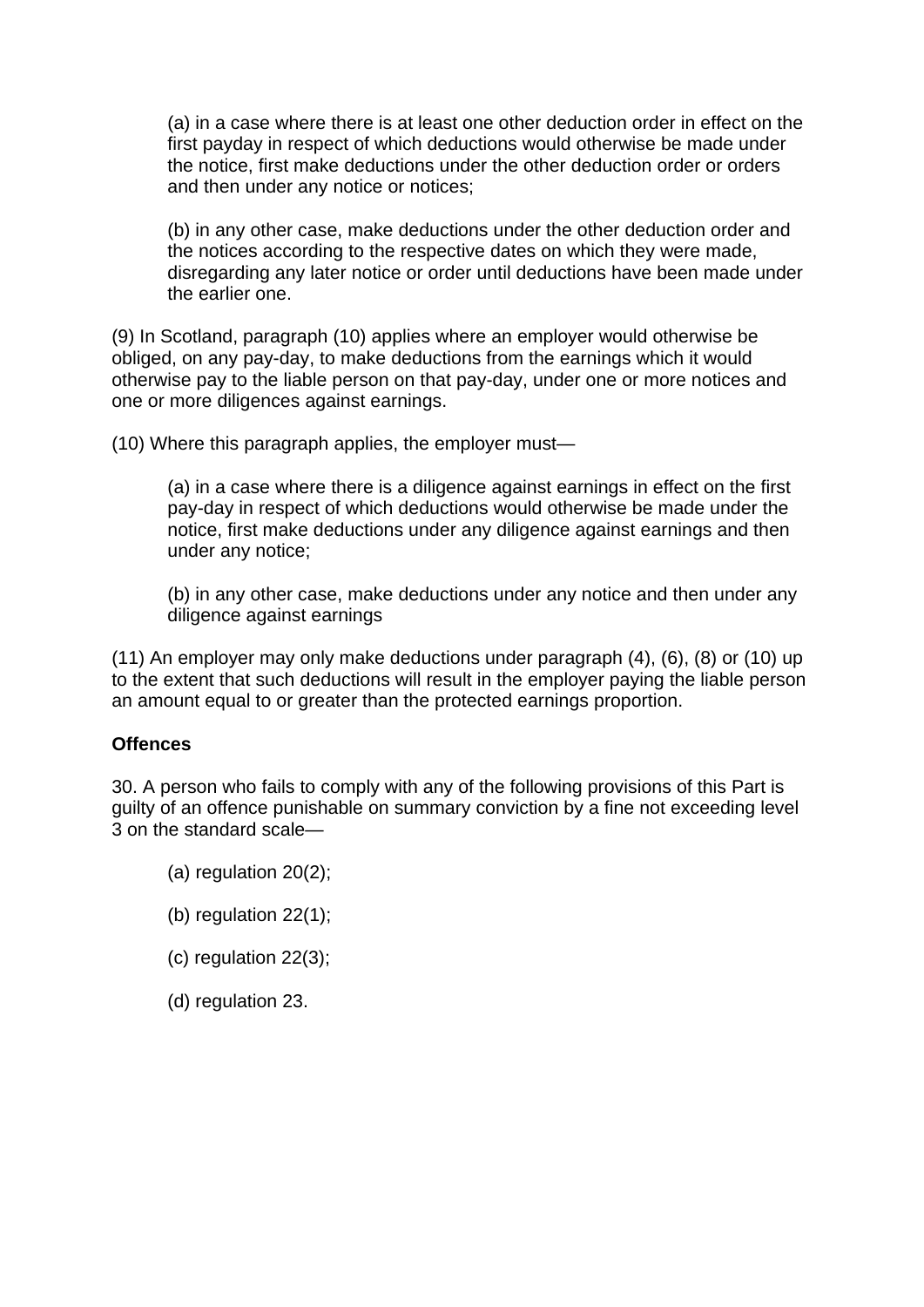### **SCHEDULE 1 EXEMPTION FOR EXISTING MICRO-BUSINESSES AND NEW BUSINESSES**

#### **Micro-businesses**

1. Micro-business is a business that has fewer than 10 employees (see paragraphs 6 to 8).

#### **Existing micro-businesses**

2. An existing micro-business is a business that was a micro-business immediately before 8th April 2013.

#### **New businesses**

3.—(1) A new business is a business which a person, or a number of persons, ("P") begins to carry on during the period beginning on 8th April 2013 and ending on 31st March 2014.

(2) But a business is not a new business if—

(a) P has, at any time during the period of 6 months ending immediately before the date on which P begins to carry on the business, carried on another business consisting of the activities of which the business consists (or most of them); or

(b) P carries on the business as a result of a transfer (within the meaning of subparagraph (3)).

(3) P carries on a business as a result of a transfer if P begins to carry on the business on another person ceasing to carry on the activities of which it consists (or most of them) in consequence of arrangements involving P and the other person.

(4) For this purpose, P is to be taken to begin to carry on a business on another person ceasing to carry on such activities if—

(a) P begins to carry on the business otherwise than in partnership on such activities ceasing to be carried on by persons in partnership; or

(b) P is a number of persons in partnership who begin to carry on the business on such activities ceasing to be carried on—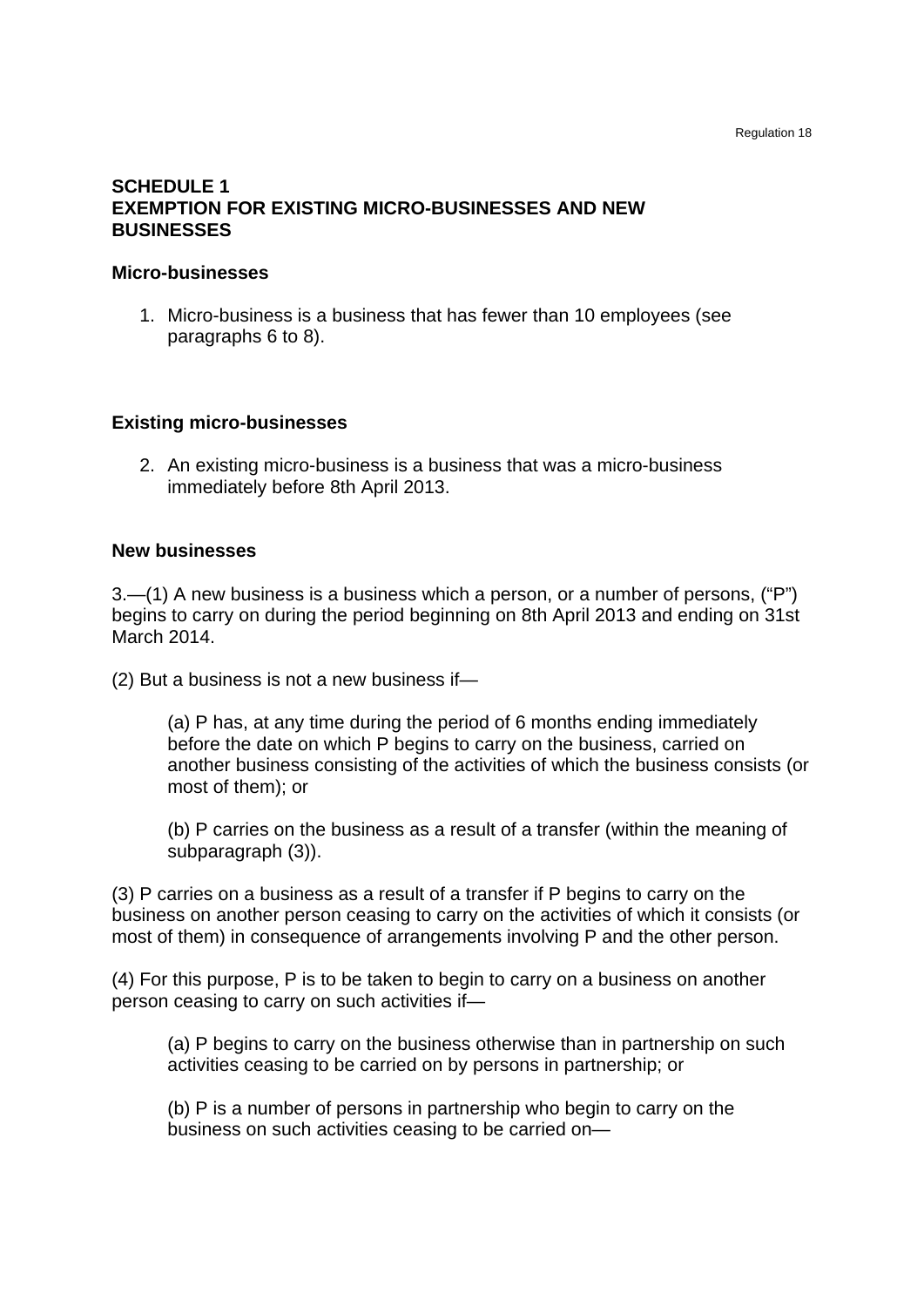- (i) by a person, or a number of persons, otherwise than in partnership;
- (ii) (ii) by persons in partnership who do not consist only of all the persons who constitute P; or
- (iii) (iii) partly as mentioned in paragraph (i) and partly as mentioned in paragraph (ii).

(5) P is not to be regarded as beginning to carry on a business for the purposes of subparagraph (1) if—

(a) before P begins to carry on the business, P is a party to arrangements under which P may (at any time during the period beginning on 8th April 2013 and ending on 31st March 2014) carry on, as part of the business, activities carried on by any other person; and

(b) the business would have been prevented by sub-paragraph (2)(b) from being a new business if—

(i) P had begun to carry on the activities when beginning to carry on the business; and

(ii) the other person had at that time ceased to carry them on.

(6) "Arrangements" includes an agreement, understanding, scheme, transaction or series of transactions (whether or not legally enforceable).

# **The exemption period: existing micro-businesses**

4.—(1) This paragraph defines the exemption period in relation to an existing microbusiness.

(2) The exemption period starts on 8th April 2013 and ends on the day after a grace period in relation to the business ends, if the grace period is one in which the business grows (see paragraphs 5 and 6).

(3) The following are grace periods in relation to a business for the purposes of this paragraph—

(a) the 6-month period that starts with the first day after 8th April 2013 on which the business has 10 or more employees;

(b) the 6-month period that starts after the end of a grace period (the "earlier grace period") that is not one in which the business grows, in accordance with sub-paragraph (4) or (5).

(4) If the business has 10 or more employees on the day after the end of the earlier grace period, the next grace period starts on that day.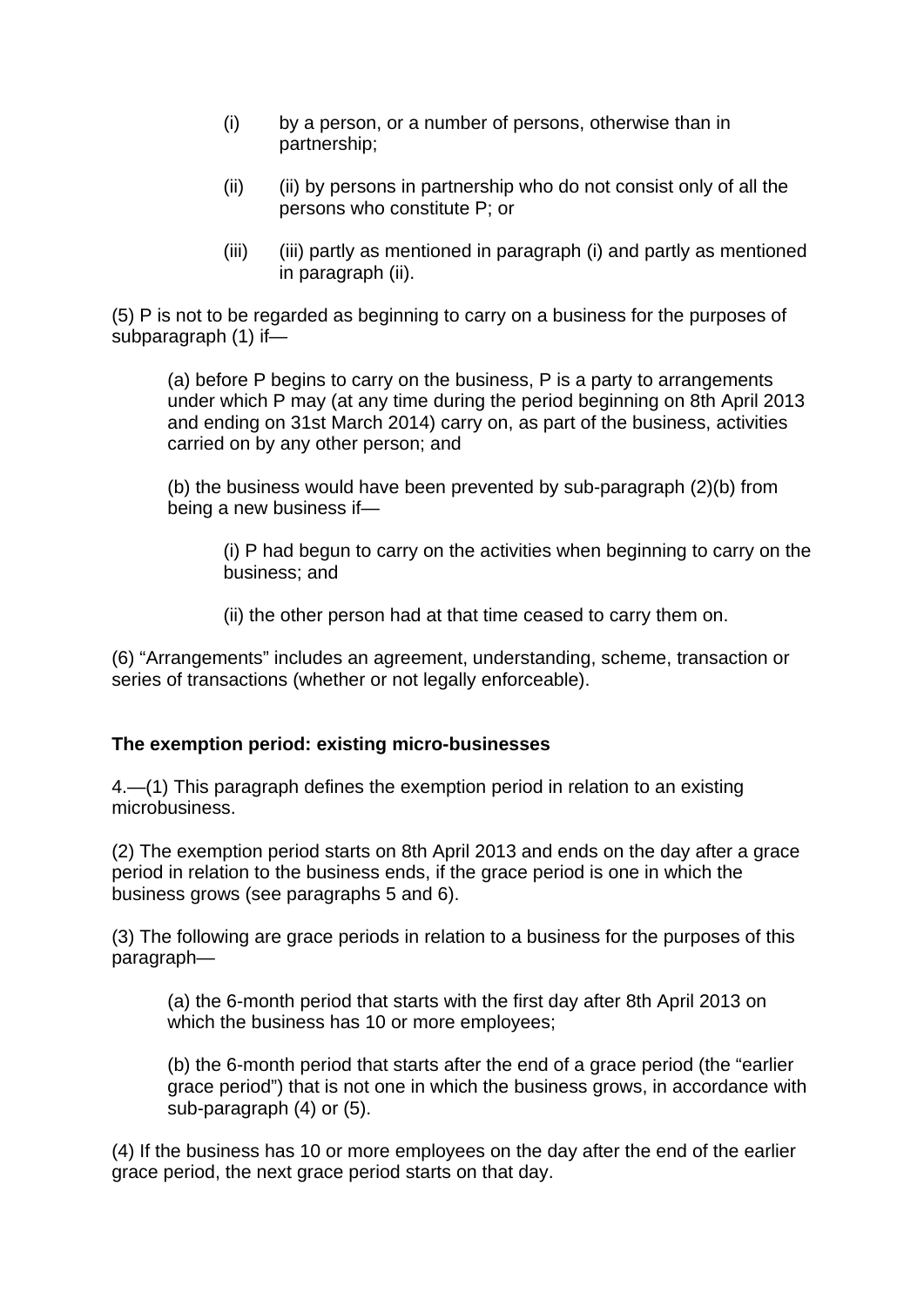(5) If the business has fewer than 10 employees on that day, the next grace period starts on the next day on which the business has 10 or more employees.

### **Grace periods in which business grows**

5.—(1) For the purposes of this Schedule, a grace period is one in which a business grows if A is greater than B, where—

(a) A is the number of days in the grace period when the business has 10 or more employees; and

(b) B is the number of days in the grace period when the business has fewer than 10 employees.

#### **Number of employees of a business**

6. For the purposes of this Schedule, the number of employees of a business is calculated as follows—

TH/37.5

where TH is the total number of hours per week for which all the employees of the business are contracted to work.

#### **Employees of a business**

7. For the purposes of this Schedule, the employees of a business are the persons who are employed for the purposes of the business in connection with any of the activities of which the business consists.

### **Employees**

8.—(1) In this Schedule, "employee" means an individual who has entered into, or works under, a contract of employment.

(2) In sub-paragraph (1) "contract of employment" means a contract of service, whether express or implied, and (if it is express) whether oral or in writing.

### **Franchises**

9. For the purposes of this Schedule, a business that is carried on pursuant to a franchise agreement is treated as part of the business of the franchisor (and not as a separate business carried on by the franchisee).